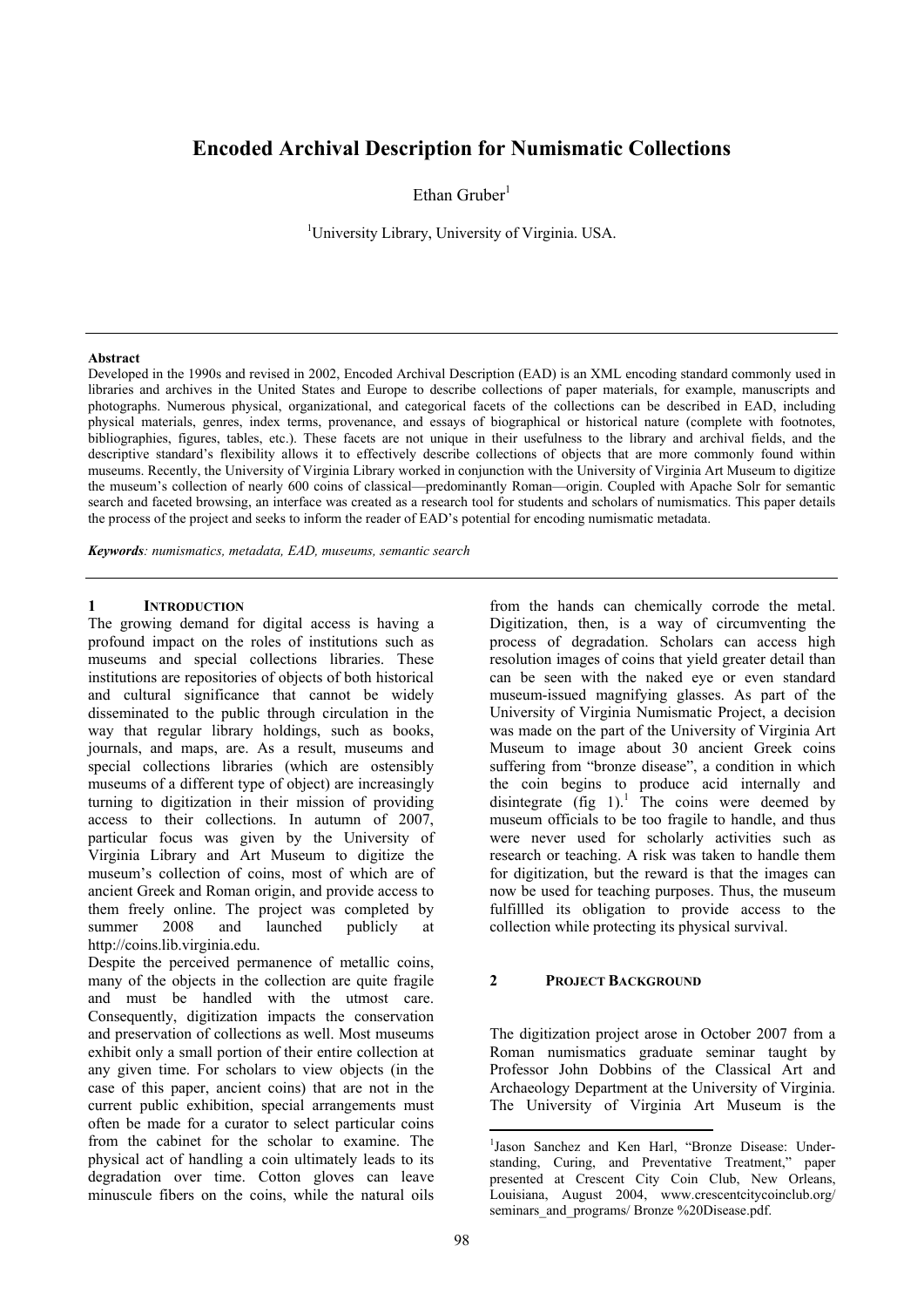custodian of the physical objects. A grant of \$5,000 issued by the University of Virginia Library funded the digitization effort, so it became a joint project between two separate but similar institutions within the university. The library served as the caretaker of the intellectual content of the collection, i.e., the coins were scanned with library equipment and stored and maintained on library-run servers in its software environment. Thus, the grant money funded the imaging of the coin collection at 2000 pixels per inch using cameras generally employed to scan rare materials contained in the Harrison-Small Special Collections Library, e.g., manuscripts, photographs, and books.<sup>1</sup> Grant money also funded the employment of a graduate student studying numismatics to research and identify each of the coins (unless the coin was too physically degraded to allow for it) in the proper numismatic catalogs, and assign each coin a bibliographic reference number, thus enhancing the museum's own records of the collection.

As a result of the partnership between the two institutions and the University of Virginia Library's role as intellectual caretaker, common library standards and practices were to be employed in the description and dissemination of the digital data. While the museum's collection is small containing approximately 600 coins, it is fairly broad with respect to Roman coins, featuring coins from nearly every era, from the mid-Republic to the Tetrachy (ca. 200 BC-AD 300). Thus, a site displaying the museum's collection is an invaluable tool not only for students at the University of Virginia, but also for anyone with access to the Internet and an interest in ancient numismatics.



**Figure 1.** *Unidentified Greek coin suffering bronze disease.* 

## **3 INTERFACE REQUIREMENTS**

Before considering a metadata format for describing the coins, it is necessary to consider the desired functionality of the website. Since the driving force of the project was the Roman numismatics seminar, the site would have to be designed to be a useful tool for numismatists and an element for teaching the class in future semesters. It would obviously need to incorporate and display the standard physical and descriptive attributes of coins, such as the material, denomination, legends, and type. The site would not only deliver content to the general public in the form of an item record, but would also include a feature for comparing two datasets side-by-side, which is useful for teaching classical portraiture. For example, one could compare the obverses of coins of Marcus Aurelius of the Antonine Dynasty with the coins of Titus of the Flavian Dynasty in order to teach the differences in engraving style between the two periods of Roman art. One of the most important features of the website would be to allow students to contribute their own research, thus enhancing the quality of the data in the digital collection and improving its relevance by adding historical context to individual coins or sub-collections within the museum's holdings.

Additional requirements include the ability to encode provenance and acquisition information, to index terms for connecting a coin with other coins related by people, places, subjects, and deities, and, importantly, to normalize Latin legends and expand abbreviations in order to enhance the searchability of the collection. For example, the Latin alphabet does not contain either the letter "J" or "U," but rather, "I" or "V," respectively, pronounced differently depending on their location within the word. A legend, transcribed IVL CAES PM, declares that Julius Caesar has the title of Pontifex Maximus, or the chief priest of Rome. Searching in legends for "*pontifex maximus*" or "Julius Caesar" will yield this coin. This is important because the site must employ standards for transcribing legends and describing the iconography of coins that were set when the first printed numismatic catalogs were published more than a century ago. With the requirements set, the process of examining metadata formats began.

### **4 ENCODED ARCHIVAL DESCRIPTION**

After careful consideration of the interface requirements, it was determined that the XML standard Encoded Archival Description (EAD) was best suited for the description of coins.<sup>2</sup> EAD was one of several descriptive schemes considered; the advantages and

<sup>&</sup>lt;sup>1</sup>A Hasselblad camera with a 45 megapixel Phase One digital back was employed for imaging and Capture One DB was utilized for processing.

<sup>2</sup> See Daniel Pitti, "Encoded Archival Description: An Introduction and Overview," *D-Lib Magazine* 5 (11) (1999); www.dlib.org/dlib/november99/11pitti.html (accessed May 1, 2009).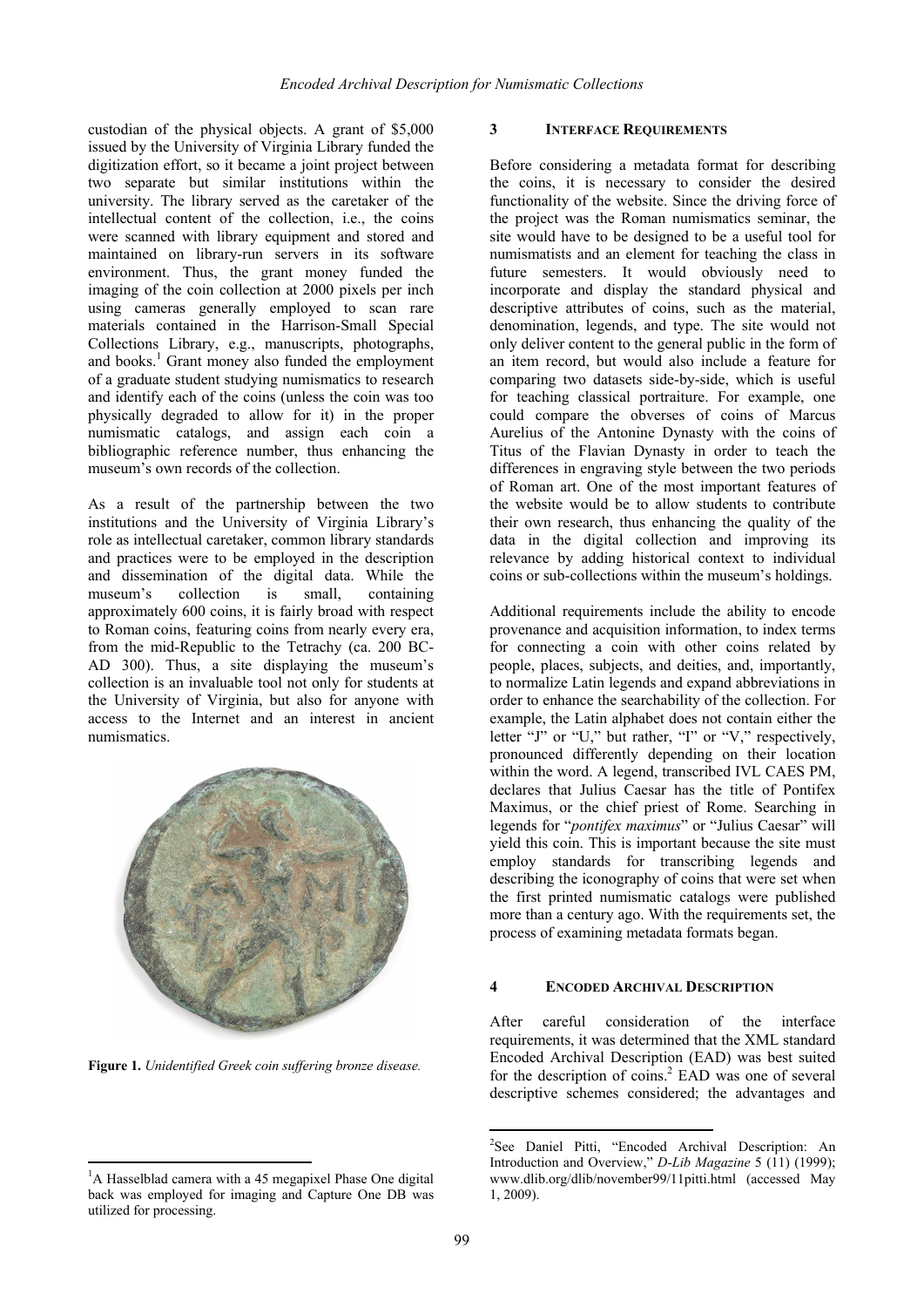disadvantages of the others not chosen for this collection will be discussed in further detail later in this paper.

Encoded Archival Description has become the standard in special collections libraries and archives for describing collections of materials commonly found within those types of institutions, namely manuscripts, photographs, and other paper materials. While EAD is capable of describing other types of objects, it is rarely used outside of the library/archives context. Museums are similar to special collections libraries in many respects, particularly in their mission to provide public access to culturally or historically significant materials. These objects are not easily described within the framework of a relational database model, so an XMLbased solution allows for greater flexibility in describing them. EAD is robust and flexible; it was easily adapted to accommodate the physical and categorical attributes of coins. Moreover—and unlike the other metadata formats considered—EAD is designed to describe the conceptual and/or literal organization of a collection of objects as well as the individual items themselves. It allows for not only the description of the individual items, but also the description of the collection as a whole.

As an example of its use in an archive, EAD may be used to describe numerous facets of the collection—its creator, its dates, its scope and content, etc. A collection of papers may be contained in a box, which is considered a top level component in a physical organization of the collection. The box may contain many folders that are sub-components of the box. These folders may contain individual manuscripts, which can be described in full detail with a wide variety of XML elements. While many institutions utilize EAD for describing their rare materials in a literal box-folder-item sense, museum collections may be better described in a conceptual organization. The art museum's numismatic holdings are physically in the same coin cabinet, but are conceptually organized into groups, referred to by the museum as "collections." Approximately 300 of the nearly 600 coins in the museum's holdings were acquired in 1991 from the Oliver's Orchard Hoards, excavated near Colchester, England in the 1980s. Another group, called the Caltagirone Collection, was donated in 1989. The Oliver's Orchard Hoards has a conceptual subcollection of coins of the Gallic emperor Postumus. Metadata describing the Oliver's Orchard Hoards as a whole are applied to its subparts, which makes maintenance of the data substantially easier. The provenance of the Oliver's Orchard Hoards series is encoded one time in the XML document, but applied to all 300 coins that are part of its series. In this way, EAD differs significantly from other schemes that could be used to describe coins; EAD maintains the important collection-item relationship that cannot be described otherwise. In addition to the standard's ability to establish this relationship, EAD contains

functionality for describing all the necessary physical and categorical attributes as well as enabling the attachment of complex, publication-quality historical and biographical essays, complete with multiple sections, font formatting, figure images, tables, lists, end notes, and bibliographies—all of the features one might see in a journal article.

Moreover, an XML standard such as EAD can describe complex, hierarchical data, such as attributes that contain sub-categories, much more easily than a relational database. Two such examples can be found in describing the physical material of the coin or its academic department. It is not difficult to describe a coin's material in a database, but it is more difficult to break down an alloy's metallic components and the percentage that component comprises of the whole. For example, an institute may perform a chemical or physical analysis (such as X-ray diffraction or X-ray fluorescence) on an item that is billon, an alloy defined by numismatists as containing less than 70% silver content. With XML, the percentage of silver, copper, zinc, lead, etc. can be described as material subcategories of billon. With regard to academic departments, a Greek-Bactrian coin may be defined as a sub-department of Greek and/or Central Asian coinage. Similarly, coins of Julius Caesar and the emperor Hadrian both belong to the Roman department, while the former can also be defined as Roman Republic and the latter, Roman Empire. Therefore, both coins can be found when browsing Roman coins, but can also be found through narrower searches in different, distinct eras in Roman history and coinage.

Although much of Encoded Archival Description can be used in the same manner for coins as with manuscripts and other traditional archival materials, some elements of the standard must be adapted to describe the particular physical characteristics of coins to make the site as useful and academically relevant as possible. EAD is flexible in that it allows for a generalizable physical descriptor—an element called <physfacet>. A type attribute allows for a definition of the physical characteristic. The most common characteristics described in the University of Virginia Numismatic Project are material, legend, iconography (often referred to as "type" in numismatics), denomination (using the EAD element, <genreform>), weight, diameter (encoded with the <dimensions> element), and die axis (see fig. 2 for the XML).

While other attributes such as edge type or mint marks could easily be adapted to elements in EAD, they were not, simply because the collection did not contain samples of coins exhibiting those physical features large enough to warrant their encoding. Crosswalks to and from the Numismatic Database Standard (NUDS) exchange format will address this issue and will be discussed further in a review of NUDS later in the paper. The <materialspec> element was adopted to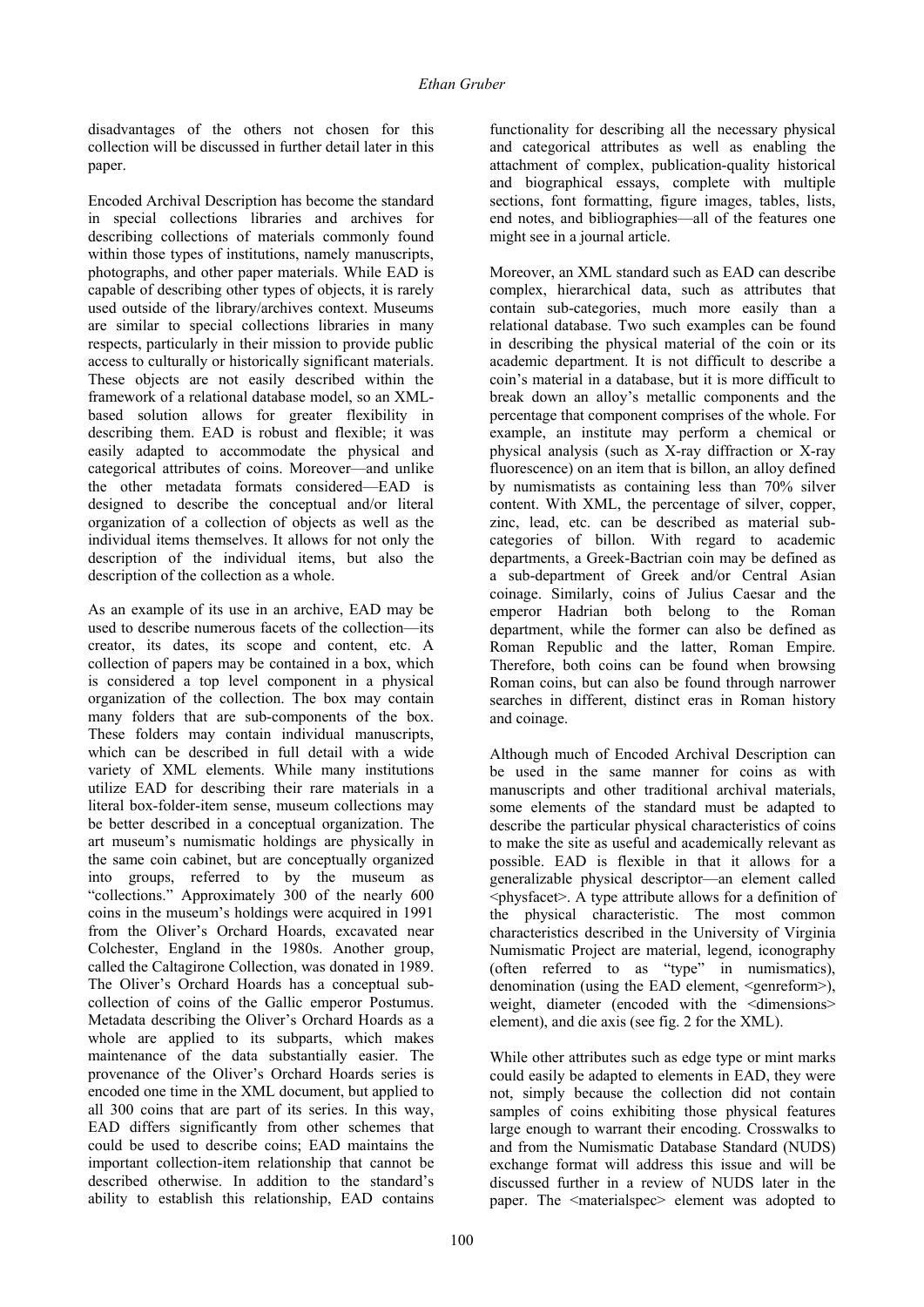encode the departments and scripts of coins. Material Specific Details are defined in EAD as "data which are unique to a particular class or form of material and which are not assigned to any other element of description."<sup>1</sup>

| <physdesc></physdesc>                                                                                                                                                                    |
|------------------------------------------------------------------------------------------------------------------------------------------------------------------------------------------|
| <physfacet< td=""></physfacet<>                                                                                                                                                          |
| type="material">billon                                                                                                                                                                   |
| <physfacet< td=""></physfacet<>                                                                                                                                                          |
| type="obverse legend"> <abbr expan="imp&lt;/td&gt;&lt;/tr&gt;&lt;tr&gt;&lt;td&gt;imperator gallienus aug&lt;/td&gt;&lt;/tr&gt;&lt;tr&gt;&lt;td&gt;augustus">IMP(ERATOR) GALLIENVS</abbr> |
| AVG(VSTVS) <sub>abbr&gt;</sub>                                                                                                                                                           |
| <physfacet< td=""></physfacet<>                                                                                                                                                          |
| type="reverse legend"> <abbr< td=""></abbr<>                                                                                                                                             |
| expan="victoria aug augusti">VICTORIA                                                                                                                                                    |
| AVG(VSTI)                                                                                                                                                                                |
| <physfacet type="obverse_iconography">Radiate</physfacet>                                                                                                                                |
| bust, right, cuirassed.                                                                                                                                                                  |
| $<$ physfacet                                                                                                                                                                            |
| type="reverse iconography">Victory                                                                                                                                                       |
| walking left, holding wreath                                                                                                                                                             |
| in right hand and palm in left.                                                                                                                                                          |
| <genreform>antoninianus</genreform>                                                                                                                                                      |
| <physfacet< td=""></physfacet<>                                                                                                                                                          |
| type="weight">3.41                                                                                                                                                                       |
| <dimensions>22</dimensions>                                                                                                                                                              |
| $<$ physfacet                                                                                                                                                                            |
| type="axis">6:00                                                                                                                                                                         |
| $<$ /physdesc>                                                                                                                                                                           |

**Figure 2.** *A block of XML describing the physical characteristics of a particular coin.*

The encoding of script and language of coins has been ignored by several other online numismatic databases. While the script is often implied by the department (for example, Greek coins typically contain legends in the Greek language), one encounters Roman or Jewish coinage minted in the Greek script, the *lingua franca* of the ancient Orient. Figure 3 presents examples of the use of  $\leq$ materialspec>:

| <materialspec< th=""></materialspec<>                         |
|---------------------------------------------------------------|
| type="department">Roman <materialspec< td=""></materialspec<> |
| type="department">Roman                                       |
| Empire                                                        |
|                                                               |
| <materialspec< td=""></materialspec<>                         |
| type="script">Greek                                           |

**Figure 3.** *Examples of <materialspec>.*

The importance of integrating index terms into the record for each coin cannot be overemphasized, for it is a major avenue for locating related coins in a variety of categories, including associated personal names (e.g., moneyer, artist, or ruler), dynasties, subjects, political identities, depicted deities, or geographical locations:

city, region, and modern nation of origin. The common name for each category is used in the text node in the element and is the name visible on the website.

A "normal" attribute encoded in the XML element enables the name to be normalized for indexing purposes. This allows the emperor referred to as Philip the Arab to retain his common name for display purposes, but searching for his proper Latin name and title, Marcus Julius Philippus Arabus, will return results as well. This framework also applies to the city of Istanbul, which is also normalized for its ancient Greek and Roman names, Byzantium and Constantinople, respectively. Index terms come within the Controlled Access Headings (<controlaccess>) element, which can contain elements for sub-categories of terms, as listed below in figure 3:

| <controlaccess></controlaccess>                 |
|-------------------------------------------------|
| <persname role="king">Demetrios</persname>      |
| Poliorcetes                                     |
| <famname>Antigonid</famname>                    |
| <corpname>Macedonian Kingdom</corpname>         |
| <persname role="deity">Nike</persname>          |
| $\le$ /persname>                                |
| <persname role="deity">Poseidon</persname>      |
| $<$ /persname>                                  |
| $\le$ /controlaccess>                           |
| <geogname role="city">Salamis</geogname>        |
| $\leq$ geogname>                                |
| <geogname role="region">Saronic Gulf</geogname> |
| $\leq$ geogname>                                |
| <geogname role="state">Greece</geogname>        |
| $\leq$ geogname>                                |
|                                                 |

**Figure 3.** *Controlled access headings.*

The process of developing the website began with a small subset of data as a proof of concept, and as the graduate student continued to identify coins as they were scanned and encode them in EAD, the new data were integrated into the site, gradually increasing the size of the digital collection and improving the interlinking between records on a wide variety of query facets. A collection of objects needs not be digitized completely before the development of a delivery framework; instead, it is much easier to build the site from a small collection of XML records and develop an efficient workflow for ingesting more data into the site. As mentioned above, since the University of Virginia Library is the caretaker of the digital data, many library standards were employed in the development of the project. Encoded Archival Description was just one of the few standards used. In addition to a traditional library/archive approach to the metadata, a number of common software applications were utilized in the delivery of the data to the public.

<sup>&</sup>lt;sup>1</sup>Network Development and MARC Standards Office, "EAD Elements-<materialspec> Material Specific Details," Library of Congress, www.loc.gov/ead/tglib/elements/materialspec. html.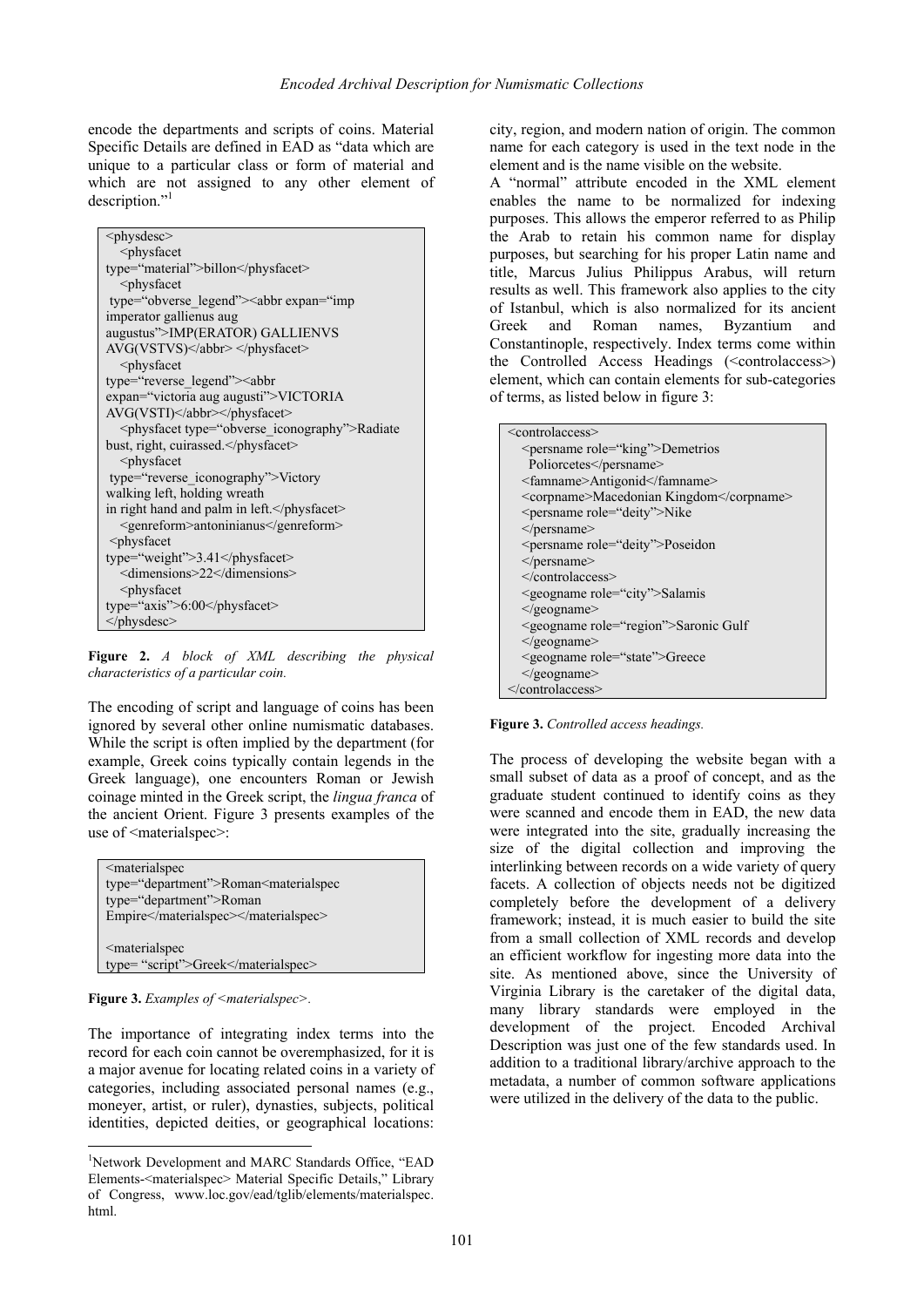## **5 TYING THE PIECES TOGETHER: OPEN SOURCE APPLICATIONS**

In the realm of a large Association of College and Research Libraries (ACRL) institution, such as the UVa. Library, one sees a growing awareness of the open source development community and greater involvement by institutions in contributing to that community. Many universities have been heavily reliant on Unix-based software (Solaris/Linux) for web servers for years, and one sees a variety of Apache products involved in web development. Applications such as Apache Tomcat and Cocoon are used for delivery of content, as well as open source PHP/MySQL-based platforms, and there has been an increasing demand for Ruby on Rails applications. This particular project utilizes the Java servlet, Cocoon, for handling pipelines and dynamically transforming the Encoded Archival Description data into HTML using XSLT stylesheets when the user requests a record from the XML document.

For indexing, Apache Solr, a powerful search engine based on the Lucene Java library that features hithighlighting, faceting, caching, replication, and a variety of administrative front-end features is used. Solr runs in a Java servlet container, such as Tomcat. It communicates with Cocoon or Rails applications, and is able to return query results in XML, Ruby hashes, and JSON for processing in a variety of programming languages. It is highly customizable, and, like many successful open source packages, has a large support community.<sup>1</sup> It also supports Unicode, which makes it especially valuable for storing non-Latin legends. Solr has been adopted by a growing number of ACRL institutions, both for large and small amounts of data. The search engine sees use in the private industry as well, with Netflix and CNET as its most widelyrecognized corporate users. In 2007, Netflix reported that they received 1.2 million queries a day on an index of 250,000 objects.

Solr is also an integral part of a project called Blacklight at the University of Virginia Library, created to replace the proprietary SirsiDynix Open Public Access Catalog. Blacklight serves as an aggregate index of more than four million total objects. Physical collections (books, journals, maps, CDs, DVDs, etc.) are located through the same interface as electronic materials, such as image collections, ebooks, databases, EAD Finding Aids, and individual coins within the University of Virginia Art Museum Numismatic Collection website. Solr's flexibility enables data from a variety of sources to be mapped to a schema of common fields necessary for search and

faceted browsing, such as title, date, collection name, and subject.<sup>2</sup>

While Blacklight focuses on mapping all four million documents to a fairly generalized index to facilitate searching of traditional library and archival fields, the Solr index for the U. Va. coin website was defined in a much more localized way in order to focus particularly on fields that are vital in searching, browsing, and sorting numismatic information. As a result, there are more than 40 fields in the index. Some fields are used exclusively for keyword searches, such as the full-text search that queries the entire set of text nodes for each coin in the collection, including associated essays. In addition to the full-text search, one can submit text searches specifically for normalized names, geographic locations, legends, iconography, deities, subjects, and accession numbers. Like many other search engines, Solr allows for wildcard searches. Some fields contain strings used for display purposes only, such as the titles or human-readable dates of coins, for example, "A.D. 263–265." Other fields are used as facets. Facets are an incredibly important element of Solr. These are strings describing categories of a coin that provide important context and allows it to be grouped with other coins with the same facet. A coin that is a silver denarius is ingested into the Solr index with numerous facets, including material and denomination. This allows one to locate the coin by browsing for silver coins or denarii. When viewing the record of a coin of the emperor Nero, the user may seamlessly locate other coins of Nero by clicking the link that is generated from the object's EAD-encoded index terms.

Currently, there are fourteen browsable categories: century, city, collection, deity, denomination, department, dynasty, institution, material, name, region, script, state, and subject. Numerous facets may also be used in conjunction with keyword searches to refine queries and target more specific selections of coins. Search results may also be sorted by a variety of facets. Many, but not all, of the browse categories are used for sorting results. Sortable facets include: accession number, collection, date, deity, denomination, department, diameter, dynasty, institution, material, name, obverse legend, origination, reverse legend, script, and weight. While some of the sortable facets are strings of alphanumeric characters, some are sortable integer or floating point numbers. The sortable numeric fields—year, weight, and diameter—are also available in the search form, allowing for precise or range matches in those categories.

Overall, the robustness of Solr enables a search index to be customized specifically for numismatic

<sup>&</sup>lt;sup>1</sup>"Apache Solr," The Apache Foundation, http://lucene. apache.org/solr.

 2 For more information on Blacklight, see Bess Sadler, "Project Blacklight: A Next Generation Library Catalog at a First Generation University," *Library Hi Tech* 27 (2009): 57– 67. The search interface is in a public beta phase currently, and can be seen at http://virgobeta.lib.virginia.edu/.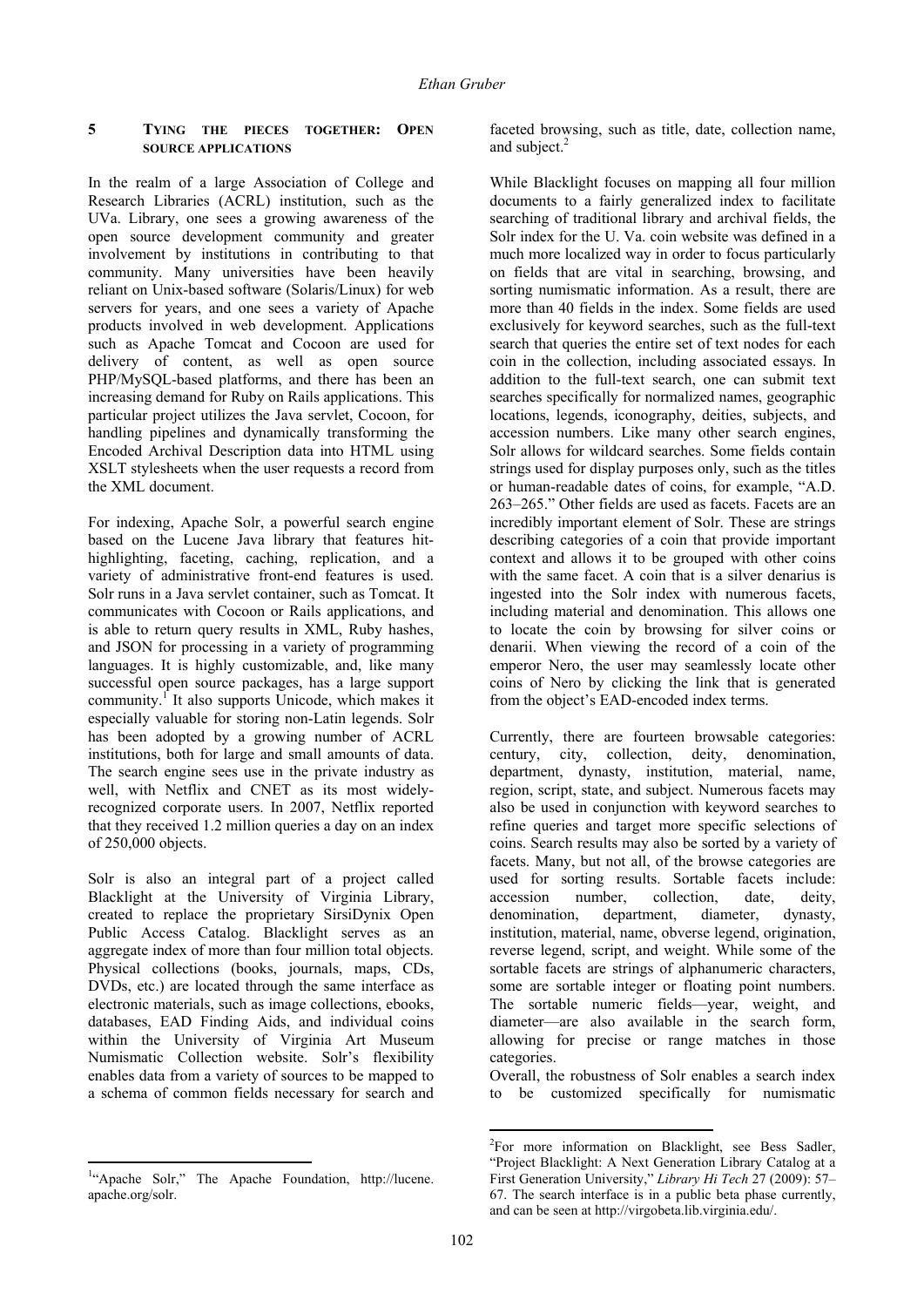information, and since it communicates with Cocoon, allows query results not only to be integrated into traditional search and browse pages, but also allows for linking to results from the record page for a coin, using many of the facets that are contained within the EADencoded index terms, physical attributes, and collection/institution information. This facilitates the user's ability to navigate from a single coin to many other coins in a wide variety of categories. This is a useful feature for users of the website, and the search, sort, and browse mechanisms are more powerful in the University of Virginia Art Museum Numismatic Collection than many other numismatic sites online. As a result, this improves the site's ability to function as a useful research tool for students and scholars of numismatics, which was, as previously mentioned in this paper, the primary goal of the project.

In summation, an interface is only as effective as the metadata allow it to be, and the metadata are only as useful as the interface built to take advantage of them. Therefore, since attention was given to hiring a graduate subject specialist to encode the categorical and physical attributes of the coins, transcribe and expand Latin and Greek legends, and include index terms to give them additional context, the metadata for the University of Virginia Art Museum Numismatic Collection is at least as rich as many other numismatic sites online. This allows for the design of a useful environment for studying the discipline. Encoded Archival Description delivered on all of the interface requirements, but several other metadata standards were reviewed and are detailed in the following section. Figure A (located at the end of this paper) shows the ways in which a coin of Emperor Alexander Severus is connected to other coins in the collection through a variety of browsable facets and text searches.

## **6 A REVIEW OF OTHER METADATA STANDARDS**

Several other approaches to describing coins were reviewed and ultimately decided against. One was a column-oriented database model—the Numismatic Database Standard (NUDS)—and the other two were XML standards—Visual Resources Association (VRA) Core and the Categories for the Description of Works of Art (CDWA). Each has its strengths and weaknesses, but all three lack the ability to encode complex contextual data, such as essays, which was the largest disqualifier from consideration for this project. All three also lack appropriate measures to record organizational hierarchy of the collection, which was deemed to be important.

The Numismatic Database Standard is an attempt to define the categories that are fundamental in describing numismatic objects. It is part of the Digital Coins Network, which is coordinated by Andrew Meadows and Sebastian Heath of the American Numismatic

Society. $1$  What separates NUDS from the aforementioned XML standards is that it was developed by numismatists and written in an ontology that is specific to the discipline. It contains more than a hundred fields, including many descriptors that are useful in numismatics that were not implemented in the adaptation of EAD to numismatics, such as thickness, height and width of the object, fields for denoting countermarks or symbols on either side of the coin. NUDS is an attempt to define all possible fields across all eras or departments of numismatics, while the adaptation of EAD took into consideration objects in the University of Virginia Art Museum's collection, which is predominately composed of Roman and Greek coinage, although it would be useful for other departments.

In many cases, the granularity of NUDS is not needed to describe Roman or Greek coins; it is rare that an artist or engraver is known, though they can be encoded in the index terms. Edge types, symbols, or countermarks can be effectively described in the Physical Description or Physical Characteristics or Technical Requirements (<phystech>) element in EAD. Although the University of Virginia Numismatic Project's implementation of EAD is perhaps not as granular in some cases as NUDS, EAD can be expanded to include more fields from NUDS if necessary, and an XSLT crosswalk has been created to convert from the NUDS-exchange XML format to EAD and vice versa.

The weaknesses of NUDS are similar to the weaknesses of other database standards (as compared to XML) in describing complex, hierarchical data. Like EAD, references can be recorded, but multiple references must be separated by a special character, such as a pipe, "|", which makes proper display or migration to another metadata format potentially problematic. The database format allows for the encoding of provenance, but only as simple text, and not in a more complex manner, such as a chronological list. The largest drawback to NUDS is its inability to provide important contextual data to give meaning to particular objects in the collection and allow them to be connected in various ways to other objects. The encoding of publication-quality research papers is impossible, and there are no fields for associating subjects or other index terms to coins, although the artist, engraver, issuer, mint, etc. fields may help supplement that. However, it is difficult to effectively describe multiple entries for these fields in a database.

While NUDS allows for more than one issuer or authority (e.g., issuer1, issuer2, authority1, authority2, etc.), it is impossible to differentiate between the roles of the issuers or authorities. While the granularity of the Numismatic Database Standard and its

 <sup>1</sup>"NUDS:Fields-Digital Coins Network," Digital Coins Network, www.digitalcoins.org/index.php/NUDS:Fields.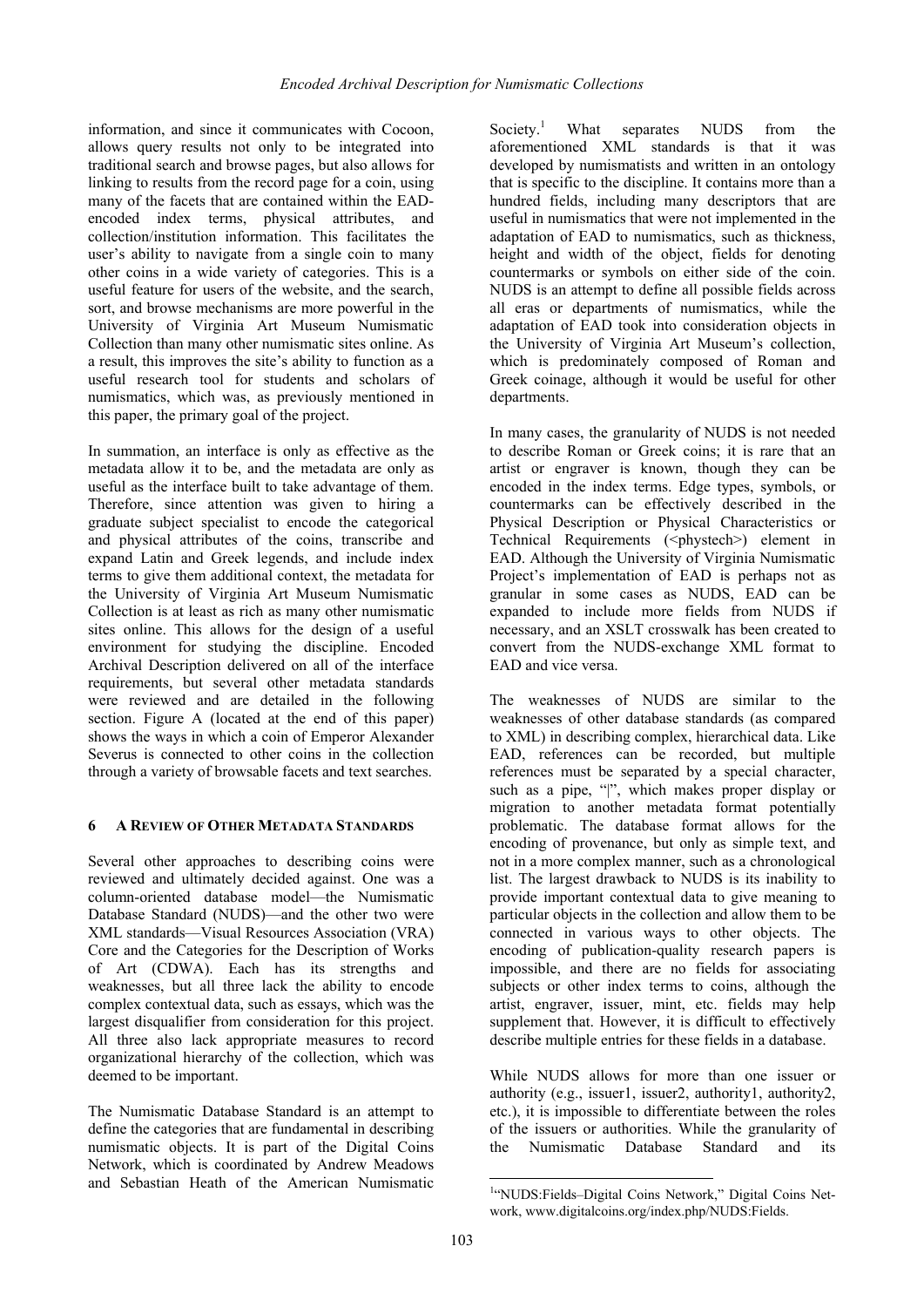attentiveness to the terminology of the discipline can be useful to those wishing to create a catalog of coins and display their attributes online, it is difficult to create the rich environment that was desired in a teaching tool, especially with regard to the requirement of allowing students in Roman numismatic seminars to attach their own research to coins in the collection.

Next we turn our attention to the XML standards not chosen—VRA Core, developed by the Visual Resources Association, and the Categories for the Description of Works of Art, developed by the J. Paul Getty Museum. They are similar in many respects, and crosswalks can be found to and from each of the standards. Both are adapted to terminology common to art museums, and therefore any type of object one may find in an art museum can be described, whether it be paintings, sculpture, drawings, or smaller artifacts such as coins. The weakness in these two, like NUDS, is the lack of contextual descriptors. VRA Core and CDWA allow for descriptive note fields, but not with the richness afforded by EAD, i.e. figures, tables, footnotes, sections, etc.

While much thought has obviously been put into developing a schema to describe many of the categories that may be used to describe artistic objects, the XML of CDWA itself lacks attributes that can help identify elements in a machine-readable way, which can aid in the indexing of objects into a search engine. CDWA lacks normalization of names for authority and indexing purposes. A coin's legend can be described with the <inscriptions> element in CDWA, but <inscriptions> seems incapable of accommodating common attributes, such as "label" or "type" that allows the inscription to be identified by a processor and be displayed in a controlled way. If one wants to search for or display the obverse and reverse legends separately, there is no way to attach an attribute to the <inscriptions> element to identify it as being either an obverse or reverse legend. This is problematic when designing the layout of the website, especially when one may wish to display the legend of the obverse side of a coin below an image of the obverse.

While CDWA and VRA Core are well-suited to describing a museum's holdings as individual objects, the standards were ultimately unable to provide for the desired interface functionality, and thus the project proceeded in its adaption of Encoded Archival Description to encode the University of Virginia Art Museum's collection of Roman and Greek coins. For many art museums' digital collections, CDWA and VRA Core are sufficient. As mentioned previously in this paper, the choice of metadata scheme is largely dependent on what that scheme can allow one to accomplish in terms of interface design. Open standards are highly recommended, as well as an ability to easily map to other standards without loss of data.

# **7 CONCLUSIONS AND VISION FOR FURTHER DEVELOPMENT**

Since the official release of the University of Virginia Art Museum Numismatic Collection website in early October 2008, the project can be considered to be a success. A variety of metadata formats were carefully considered, and adaptation of Encoded Archival Description to numismatic collections evolved over a number of phases from its inception in October 2007 to the current period. This evolution is not complete; additional changes can be made as needed or as other institutions request it. More than 500 coins were properly identified and encoded by a graduate student funded by the library-issued grant over a period of several months in the spring of 2008. As the development of the metadata description has evolved over time, so has the website itself. Recent advancements in the framework include releasing the platform freely and openly through sourceforge.org. The framework not only includes code for indexing and displaying the data, but also for creating and editing EAD XML records using XForms in the open source Tomcat application, Orbeon. (http://source forge.net/projects/numishare/). Improvements will continue to be made as long as the site remains in use. What the project's role is in advancing numismatic description remains to be seen.

The adaptation of EAD to describe collections of coins was engaged by one who is not a professional numismatist, but one who is fairly knowledgeable about the subject and realizes what features might be useful to other students and scholars in the field. Encoded Archival Description allows for the encoding of complexly arranged data, but is not too difficult for an archaeologist or museum specialist to learn and use. While Roman and Greek coins were considered in the project's implementation of EAD, coins of other eras and fields may require additional or different categorical or physical descriptors.

The documentation section of the website contains a draft of the best practices guidelines used for encoding the numismatic data in EAD as well as preliminary crosswalks between the NUDS-exchange XML format and EAD. Over time, more crosswalks and documentation will be added. It is hoped that this project will foster new collaborations between institutions in creating a standardized framework for the description of collections of coins. The first institution to adopt EAD for their numismatic collection after the University of Virginia Art Museum is the Kittredge Numismatic Foundation, located in Massachusetts. The University of Virginia Numismatic Project can be seen as a successful demonstration of the robustness and flexibility of EAD as a descriptive standard whose potential is much wider than the archival context in which it is commonly used.